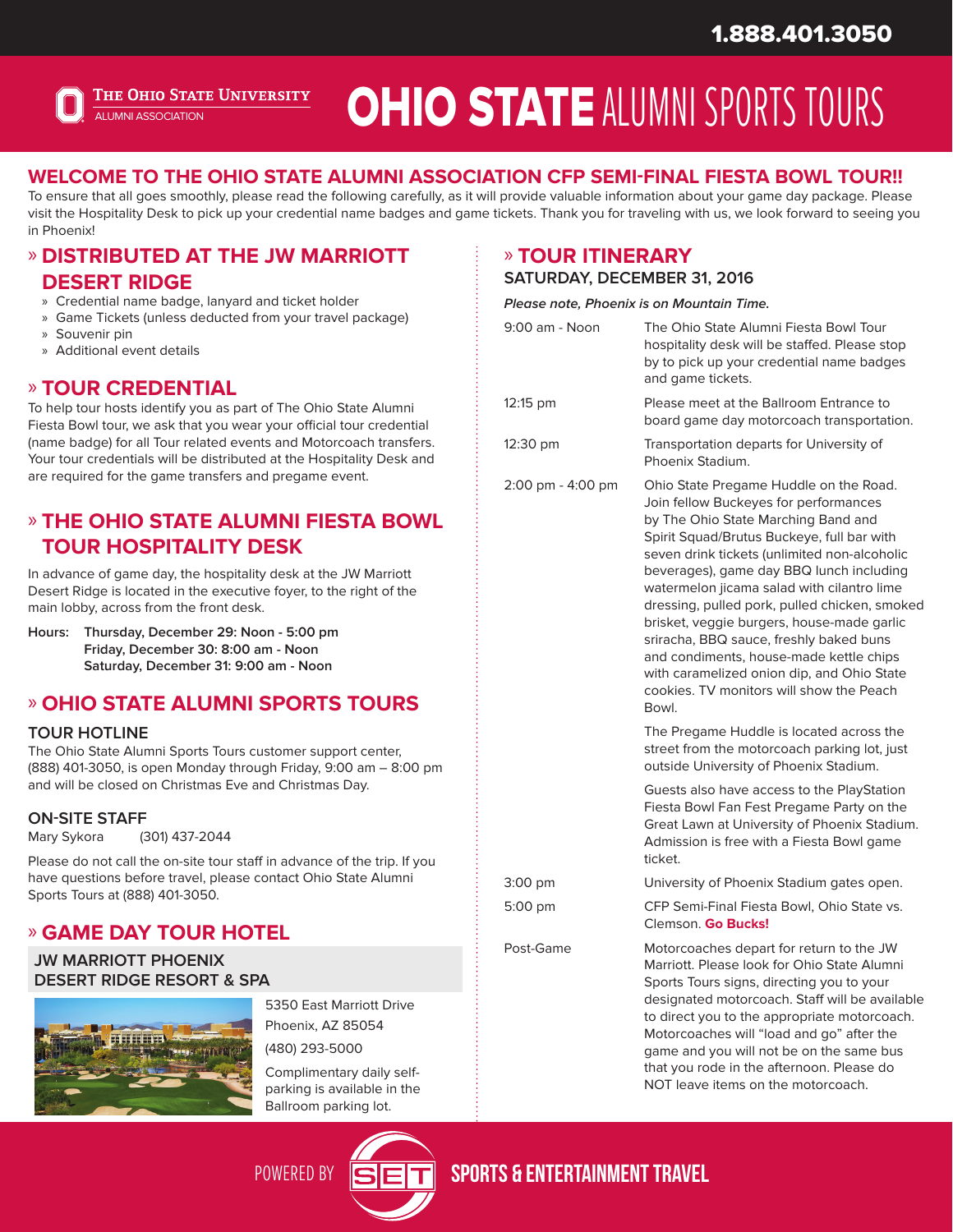

# **OHIO STATE ALUMNI SPORTS TOURS**

## » **UNIVERSITY OF PHOENIX STADIUM**

Re-entry into the stadium is not allowed.

Fans should be aware of the following non-permissible items:

- » Aerosol cans
- » Alcohol
- » Animals (except for service animals)
- » Any item deemed inappropriate or hazardous by stadium security
- » Balloons (helium)
- » Banners or signs larger than 3' x 2' (obscene language prohibited)
- » Beverages, beverage containers, bottles, cans and thermoses (one factory-sealed, non-frozen 500 mL/16.9 fl. oz. bottle of clear water per person is allowed)
- » Bicycles
- » Brooms, poles or sticks of any kind
- » Cameras with professional photo lenses larger than 8 inches and mono/tripods and selfie sticks
- Chewing tobacco and e-cigarettes » Clothing deemed obscene or
- indecent » Coolers of any kind
- » Drones of any kind
- » Fireworks or sparklers
- » Food (except for children under 2 years of age)
- » Footballs and beach balls
- » Illegal drugs
- » Laptop computers (tablet devices are allowed)
- » Laser pointers
- » Noisemakers including but not limited to whistles, horns, bells, etc.
- » **Purses larger than a clutch bag, briefcases, backpacks, fanny packs, cinch bags, luggage of any kind, seat cushions, computer bags and camera bags or any bag larger than the permissible size**
- » Radios (except personal radios accompanied with headphones)
- » Radio frequency scanning devices
- » Rollerblades or skateboards
- » Strollers must be checked at a Guest services location within the stadium; small umbrella strollers must collapse and fit underneath the seat
- » Umbrellas larger than 12" in length
- » Video cameras
- » Weapons including, but not limited to,

#### **SECURITY: ELEVATORS**

Elevators are only to be used by disabled guests and loft-level ticket holders. There is an elevator located near each main entrance for general ticket holders with disabilities and one at each club entrance for club level ticket holders with disabilities and for loft ticket holders.

- » **Hyundai Gate 1: Near section 103**
- » **Gila River Casinos Club West: Entrance/near section 113**
- » **University of Phoenix Gate 2: Administrative entrance/near section 123**
- » **Gila River Casinos Club East: Entrance near section 128**
- » **Bud Light Gate 3: Near section 136**

#### **ESCALATOR**

The stadium is equipped with escalators located adjacent to the three public and two private entrances. The escalators located directly inside Gates 1 and 3 allow fans access to the club level and terrace concourse. The escalators located at Gate 2 provide fans direct access to the terrace concourse only. The escalators at the Club West and Club East entrances are reserved for club and loft ticket holders and access club level 15 only. The escalators run upward through halftime and change downward during the second half to speed exiting at the conclusion of the game. Fans should never walk up or down a non-operational escalator. There is an escalator/ ramp tandem located at Gate 2. Both bring guests from the main concourse to the upper terrace with access points to the club and loft levels for those with appropriate tickets.

#### **WILL THE STADIUM ROOF BE OPEN?**

A decision to open or close the roof will be announced two days before kickoff on www.fiestabowl. org. Please keep in mind that while University of Phoenix Stadium has a roof, it does not have heat. Therefore, temperatures inside the stadium may be cooler than you expect. There is a no re-entry policy in effect, so plan ahead before you enter the stadium.



POWERED BY STEET SPORTS & ENTERTAINMENT TRAVEL